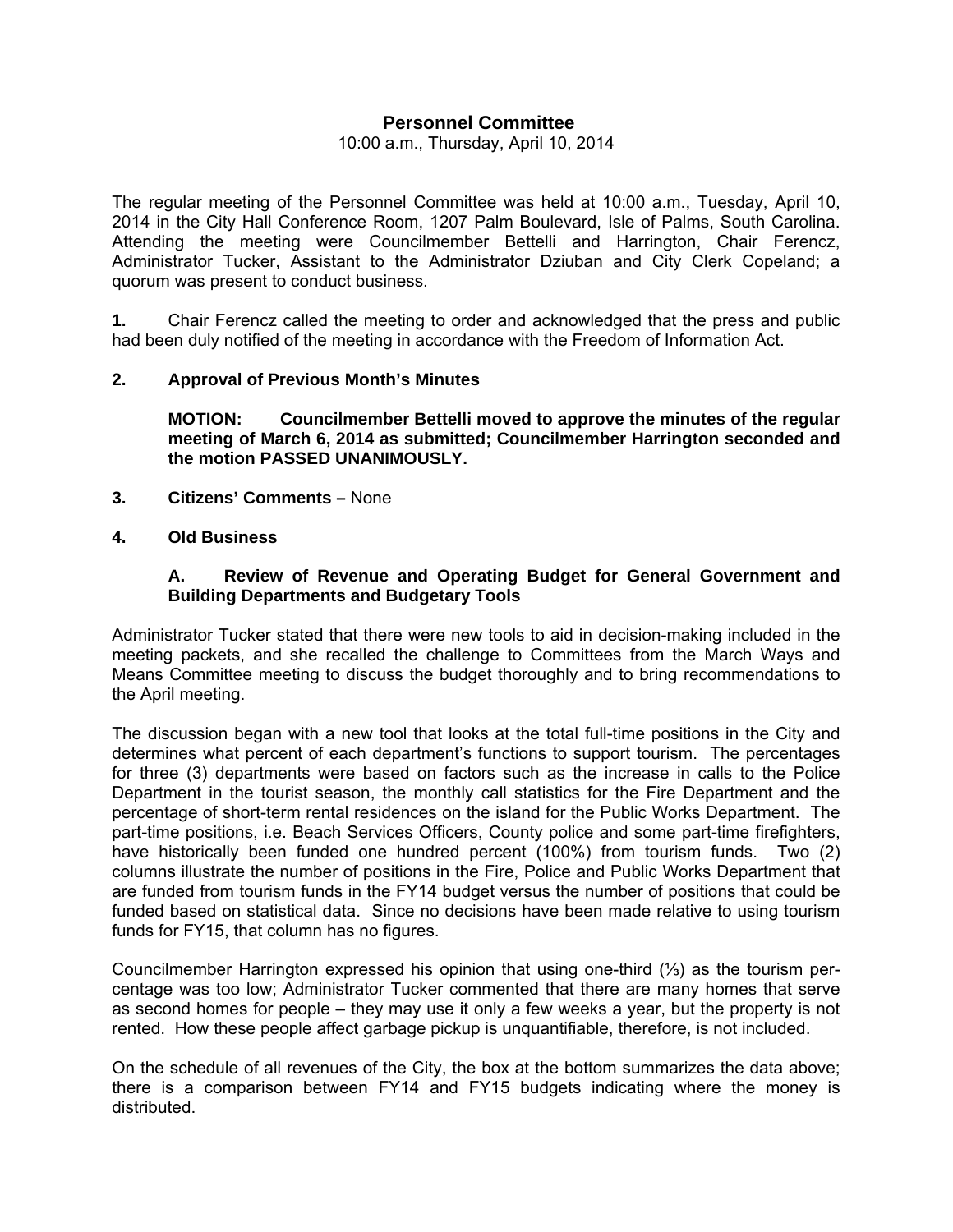The data shows the following:

|                                                      | FY14 | FY15  |
|------------------------------------------------------|------|-------|
| <b>Total General Fund &amp; Capital Project Fund</b> | 67%  | 65%   |
| <b>Total Tourism Funds</b>                           | 24%  | 25%   |
| Total Beach Restore & Maint. Funds                   | 5%   | 5%    |
| <b>Total Marina Fund</b>                             | 3%   | 3%    |
| All Other Funds                                      | 1%   | $1\%$ |

Chair Ferencz remarked that she has questions about how staff estimates revenues, adding that the City may not have as wide a gap between revenues and expenditures as shown.

Administrator Tucker cautioned that the City does not want to overstate revenues.

The second new schedule takes the audited FY13 revenues to the City and estimates the percentage of total revenue that can be attributed to each category; the categories are accommodations rentals, second homes, day visitors, all other revenues and the marina. Administrator Tucker explained the logic used to make assumptions for the schedule and stated the conclusion is the percentage of total City revenue attributable to each category as follows:

| Accommodation rentals   | 47% |
|-------------------------|-----|
| Second homes            | 17% |
| Day visitors            | 8%  |
| All other City revenues | 25% |
| Marina                  | 4%  |

Councilmember Harrington expressed the opinion that the City should generate more tourism funds from the marina in the way of launching fees, slip rentals, etc. The Administrator explained that marina revenue to the City is the lease payments from the tenants. Administrator Tucker stated that the marina manager would be able to provide the Committee with the quantity of resident versus non-resident passes he sells in a year.

The Administrator stated the opinion that the initiative behind this schedule was to try to appreciate nurturing the tourism industry on the island so that it continues to be healthy.

Councilmember Bettelli commented that there is one (1) property on the island classified as agricultural; he asked that the Administrator provide some information on it for the Ways and Means Committee meeting.

Chair Ferencz noted that the day visitors' contribution to tourism funds is much smaller than the average resident would perceive; they certainly do not contribute enough to pay for the services that they get from the City.

As the Committee and, ultimately, the Ways and Means Committee begin to look at ways to increase revenues, the information on this schedule certainly should be a determining factor.

The Administrator then moved to the operating budgets for the departments under the Personnel Committee's purview; the Administrator pointed out that this schedule is also a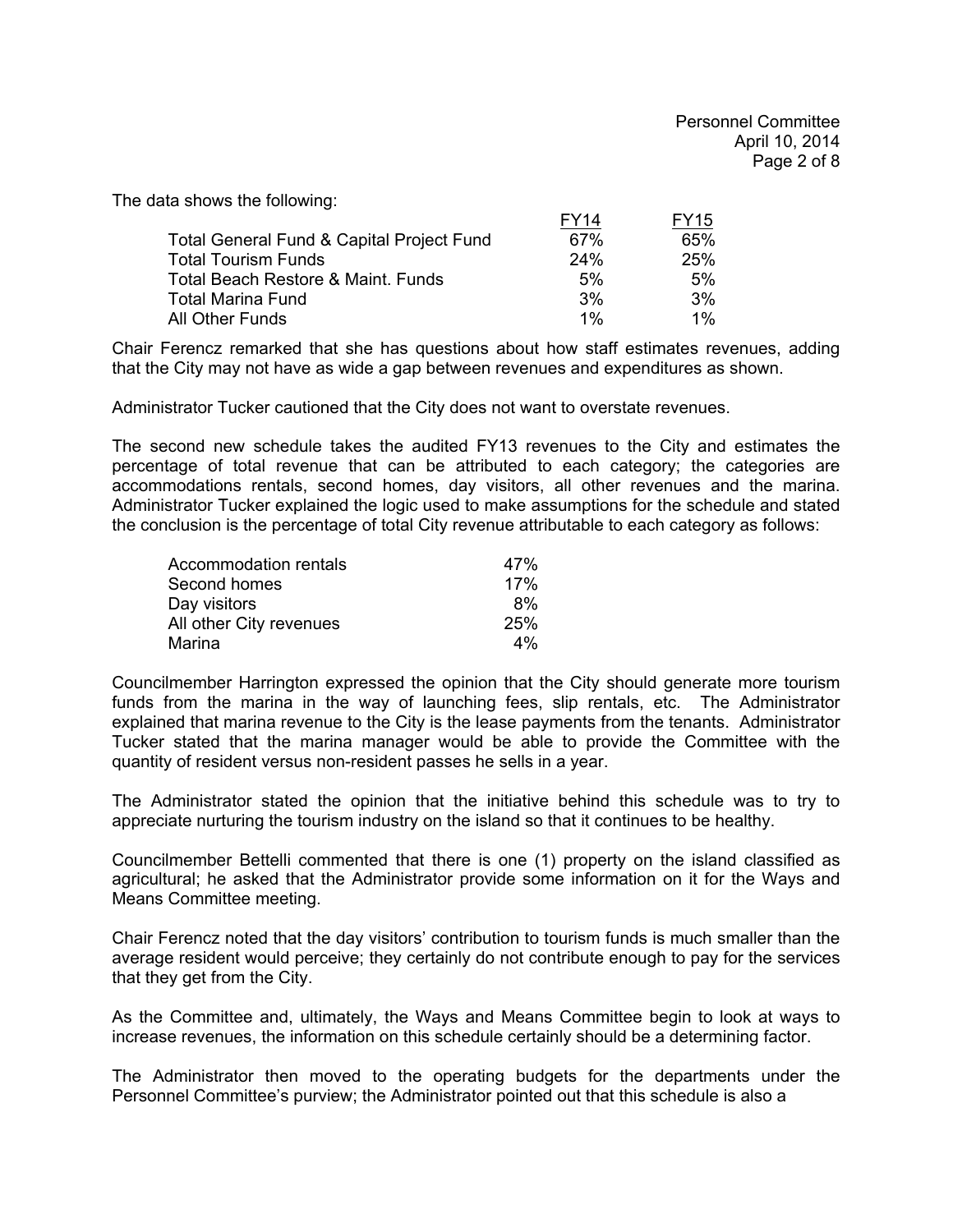comparison of budget to budget and the debt service assigned to General Government has been added.

For General Government, Administrator Tucker noted that the source of funds to support these expenditures is summarized in the box at the bottom of the page; it shows the following:

|                                                 | FY <sub>14</sub> | <b>FY15</b> |
|-------------------------------------------------|------------------|-------------|
| <b>Total Capital and Capital Projects Funds</b> | 77%              | 79%         |
| <b>Total Tourism Funds</b>                      | <b>23%</b>       | 21%         |
| <b>Total Other Funds</b>                        |                  |             |

The Administrator explained that a portion of the work in General Government is tourist-related, but there is no way to quantify how much. The Building Department is totally funded by the General and Capital Projects Funds, despite the fact that the billing and collecting of short-term rental licenses is totally a tourism-related expense that cannot be measured.

Attention was then directed to the Fund Balance Schedule that includes a menu of options for Council to consider as it makes decisions about new sources of revenue, increasing revenues, increasing transfers in for personnel from tourism funds and/or reducing or deferring expenses. Administrator Tucker added that, as presented, the FY15 budget is out of balance by one million one hundred sixty-two thousand dollars (\$1,162,000); one (1) reason for this out of balance condition is the result of staff not assigning transfers-in from tourism funds to support personnel expense in the General Fund budget. The options are divided into four (4) categories as follows:

- Repeat FY14 Transfers-In for Personnel and Operating Expenses;
- Additional Transfers in from Tourism Funds;
- Increase General Fund Revenues; and
- Reduce or Defer Expenses.

Chair Ferencz asked what amount of the million dollar gap can be attributed to the new personnel, the increase in salaries and the increased merit pool. Administrator Tucker answered that the three (3) new firefighters contribute one hundred sixty-four thousand dollars (\$164,000); the wage adjustment and additional merit were figures that she was not comfortable quoting, but the total of all three (3) was in the four hundred thousand dollar (\$400,000) range including fringes. The Chair then stated that the decisions made in FY14 require the City to pay half a million dollars (\$500,000) of the gap. The Administrator indicated that the Chair's logic was correct; the question remains how to fund those decisions in FY15 that were made in FY14.

The Chair questioned how personnel funded by tourism funds would be paid should the City experience a hurricane that would stop tourism funds for a considerable length of time. Administrator Tucker explained that disaster recovery funds can be used to pay wages.

If the Committee were to support the transfers in that were included in the FY14 budget, a total of six hundred twenty-thousand dollars (\$620,000) could be applied to reduce the gap. If the Committee were to also sanction transfers for four (4) additional firefighters and one (1) patrol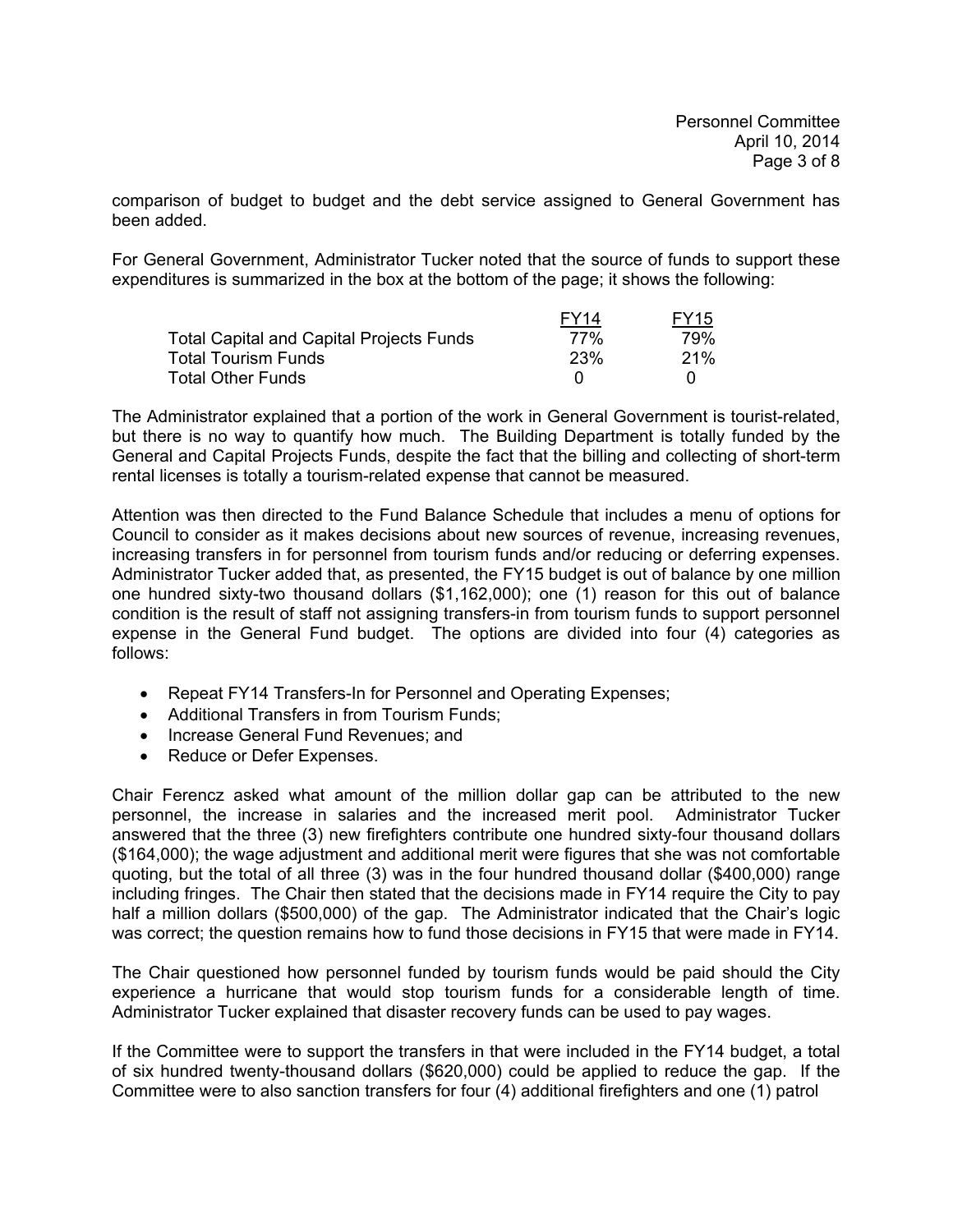officer, another two hundred seventy-five thousand dollars (\$275,000) could be applied to the gap. Assuming that all of the transfers-in noted above were approved, the gap could be reduced by eight hundred ninety-five thousand dollars (\$895,000), leaving the gap at two hundred sixty-seven thousand dollars (\$267,000).

Administrator Tucker continued down the list of options to consider what else could be done to eliminate the remaining gap. Under the heading of "Reduce or defer expenses" is a one-time accounting correction that has been on the books since the City made two (2) insurance payments in one (1) fiscal year; the auditors would be pleased to see this eliminated. To do this is relatively painless, and this accounting correction captures approximately one hundred fiftyone thousand dollars (\$151,000).

A source of revenue to be considered is a modest increase to property taxes by implementing the CPI increases that were not taken in the previous four (4) years; this would generate two hundred forty-five thousand dollars (\$245,000) in revenue for the City. A second consideration is increasing the parking kiosk per hour rate by fifty cents (\$.50) for the calendar year FY15 creating fifty thousand dollars (\$50,000) in additional revenue; this action would allow the island's day visitors to contribute more toward paying for the services they receive.

Administrator Tucker reported that the most recent payment from Charleston County for property taxes was much less than expected; therefore, the option to increase the FY15 Property Tax budget to the FY13 actual received based on healthy FY14 activity must be taken off the list of options for increasing General Fund revenues.

The discussion moved to the full budget document to discuss General Government and the Building Departments expenditures. The Administrator stated that there were few changes from the FY14 budget to the FY15 budget.

Chair Ferencz stated that she had studied the proposed FY15 budget line by line; one (1) of her first observations was that staff is being very, very conservative with revenues. When she studies expenditures, she noticed that certain expenses are included in the budget year after year at a specific dollar amount, but the total budgeted is never spent. The Chair asked the Administrator whether staff looks back over recent budgets to make decisions about expenses in a new budget.

Administrator Tucker answered that staff does look back, but there are times when a bit of "wiggle room" is left on some lines because staff has learned through experience that things come up and the budget must be made to adapt. If the budget is too tight, the City ends up being over-budget. Staff believes it is advantageous to have expenditures be lower and revenues be higher; the Administrator repeated that the only source of funds for Capital Projects is from a positive net result the previous year.

Chair Ferencz noted that she had come up with two hundred fourteen thousand dollars (\$214,000) by looking at those line items that had a minimum five hundred dollar (\$500) difference between the amount budgeted and the amount actually spent.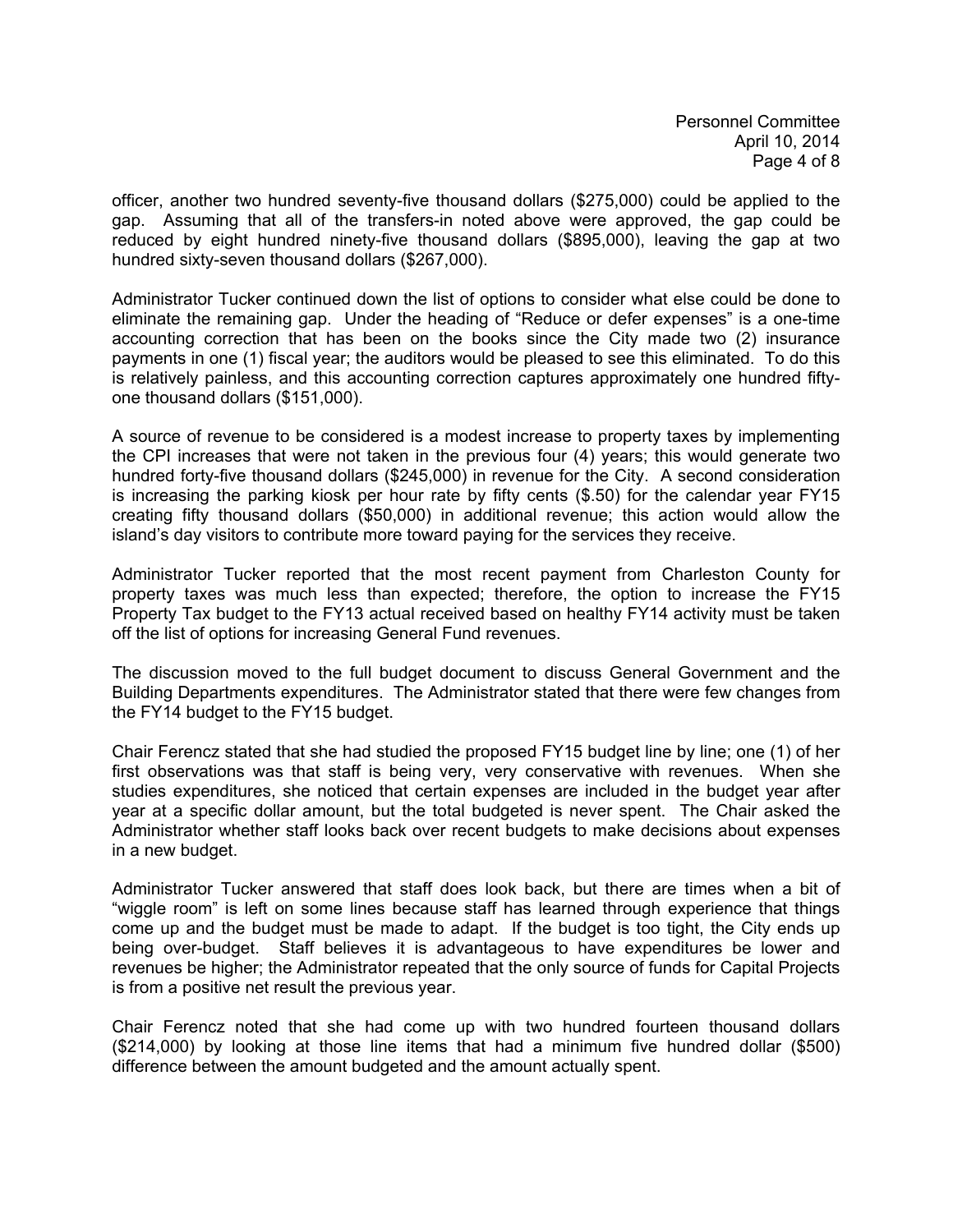Personnel Committee April 10, 2014 Page 5 of 8

Administrator Tucker stated that, if that amount is removed from the budget and at the end of the year expenses are greater than revenues, the City has no money to move to the Capital Projects Fund. In the Administrator's words, the City budgets carefully to be able to anticipate a few unanticipated expenses and in hopes of having higher revenues and lower expenditures at the end of the year. If the City were to change its budgeting process, an expense line item for transferring to Capital Projects must be included in the budget. If the City did not repeatedly end the year with less in expenses and more in revenues, it would not have the fund balance in the Capital Projects that it does. In recent years, Council has decided to use the positive difference to move funds into the Capital Projects and Disaster Recovery Funds.

Before proceeding, the Administrator directed attention to the notes for Maintenance and Contingency for General Government that lists an annual appreciation event. She explained that the City is contemplating something different this year to substitute for the holiday party; holding the Street Festival and Holiday Party in December is draining on City resources when they are so close together. Since the Holiday Street Festival has been successful by the total community, staff is considering a different type of event at another time during the year for annual appreciation.

The Building Department's operating budget also has little change in expenses; the new generator to be installed impacts the expense for maintenance and service contracts.

Councilmember Bettelli questioned that the generator should be under warranty for the first year; the Administrator thanked him for the catch and said that she would check about a warranty.

Chair Ferencz asked about the amount budgeted for printing and office supplies for the Building Department. Administrator Tucker explained that the change in the collection date for business licenses in FY14 affected this line; if Council were to decide to increase the business license rate for off-island businesses, the City will need a mailing related to the change. If Council decides against the change, the number can be decreased.

The Chair also pointed to the fact that the budget for professional services has exceeded expenses for a couple of years. The Administrator responded that the change was made when an expense was moved to the Building Department that had previously been expensed to another department. In addition, the Administrator explained that both BOZA and the Planning Commission are required to receive training that is mandated and the City also holds a meeting where the City Attorney provides additional training.

The Judicial and Legal budget contains very little that needs explanation other than professional services budgeted for one hundred seven thousand dollars (\$107,000). Administrator Tucker noted that the City is tracking way over budget in this line item for FY14 due to some unexpected legal expenses; the cost of the prosecuting attorney has increased based on the volume of court activity. The Administrator explained that the City pays several different law firms, i.e. the prosecutor, the City Attorney and labor attorneys. When the FY14 budget was estimated, fourteen thousand dollars (\$14,000) was planned for the labor attorney, but the City had a grievance that the labor attorneys helped the City process through. As a result of the grievance, some of the City Attorney's efforts have been devoted to bringing the City into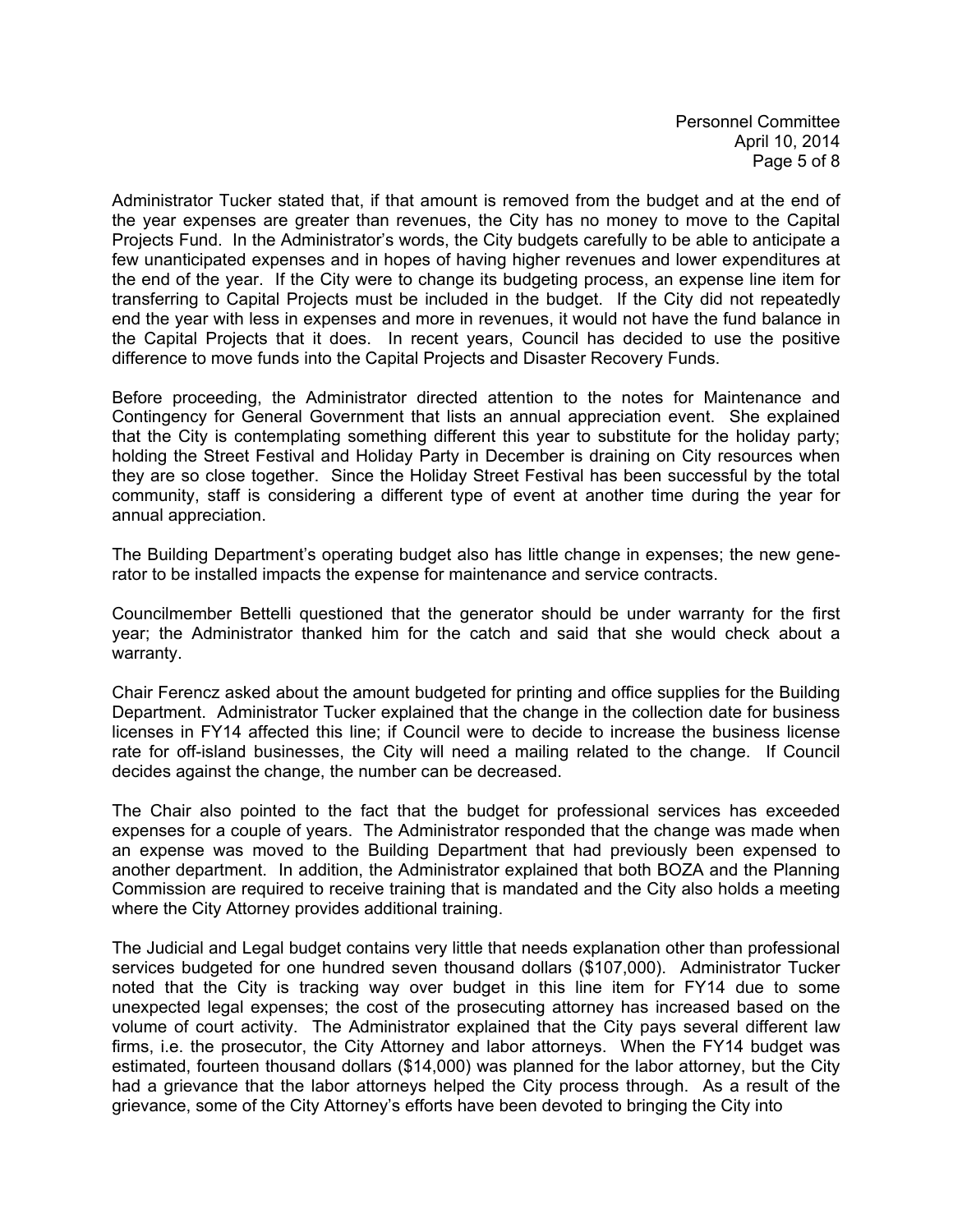Personnel Committee April 1, 2014 Page 6 of 8

compliance with ADA regulations related to hiring practices, which involved completely revamping the City's employment application and hiring practices throughout all Departments. More has been added beyond the tracking increases because the City hopes to re-finance the bond on the Recreation Center and anticipates twenty-five thousand dollars (25,000) in related legal expenses.

Administrator Tucker clarified that the services with the City Prosecutor are the result of an agreement, while the judges are employees of the City who are paid based on a specific number of court sessions.

The discussions now moved to the Capital Budgets and started with General Government. On the topic of the Welcome sign at the foot of the Connector, Administrator Tucker suggested that the expense should be rolled into the wayfinding sign initiative and out of General Government. The Committee decided that the amount should be reduced to fifteen thousand dollars (\$15,000), allowing the City to add two (2) displays. The audio/visual system for Council Chambers was deferred to FY16. Also coming forward from the Capital Plan was the replacement of the fencing between City Hall and the residential property next door; the Administrator stated that it has not been replaced since originally installed. The Administrator pointed out that it is not falling down and is still functional, so it also was deferred. The integrated financial software is a real need with a big price-tag.

Chair Ferencz asked if training was included and asked if the purchase could span two (2) fiscal years. Councilmember Harrington, on the other hand, stated that if it was needed and would make the process more efficient, it should be purchased in this fiscal year as planned.

Administrator Tucker suggested that it be left in the budget while staff communicated with the vendor to get answers to the Committee's questions.

The Administrator explained that the money for undergrounding of utility lines would be spent only if a project came up to share with SCE&G. Chair Ferencz recalled that discussions had taken place on planning and setting aside funds for the undergrounding of power lines from Breach Inlet to Dewees Inlet.

On the funding for wayfinding signs, the Administrator explained that there are two (2) lines for two (2) different aspects of the program. A figure of seventy-six thousand dollars (\$76,000) has been budgeted for the design of the wayfinding sign plan and the parking management plan. Another fifty thousand dollars (\$50,000) has been budgeted for the construction and installation of the signs.

Referring to the forty-two thousand dollars (\$42,000) budgeted for land improvements for 1207 and 1301 Palm, Administrator Tucker reported that the improvements for 1207 Palm have been completed and that the work on 1301 Palm has been delayed as a result of SCE&G's project.

The Administrator commented that no Capital Projects are budgeted for the Building Department in the FY15 budget.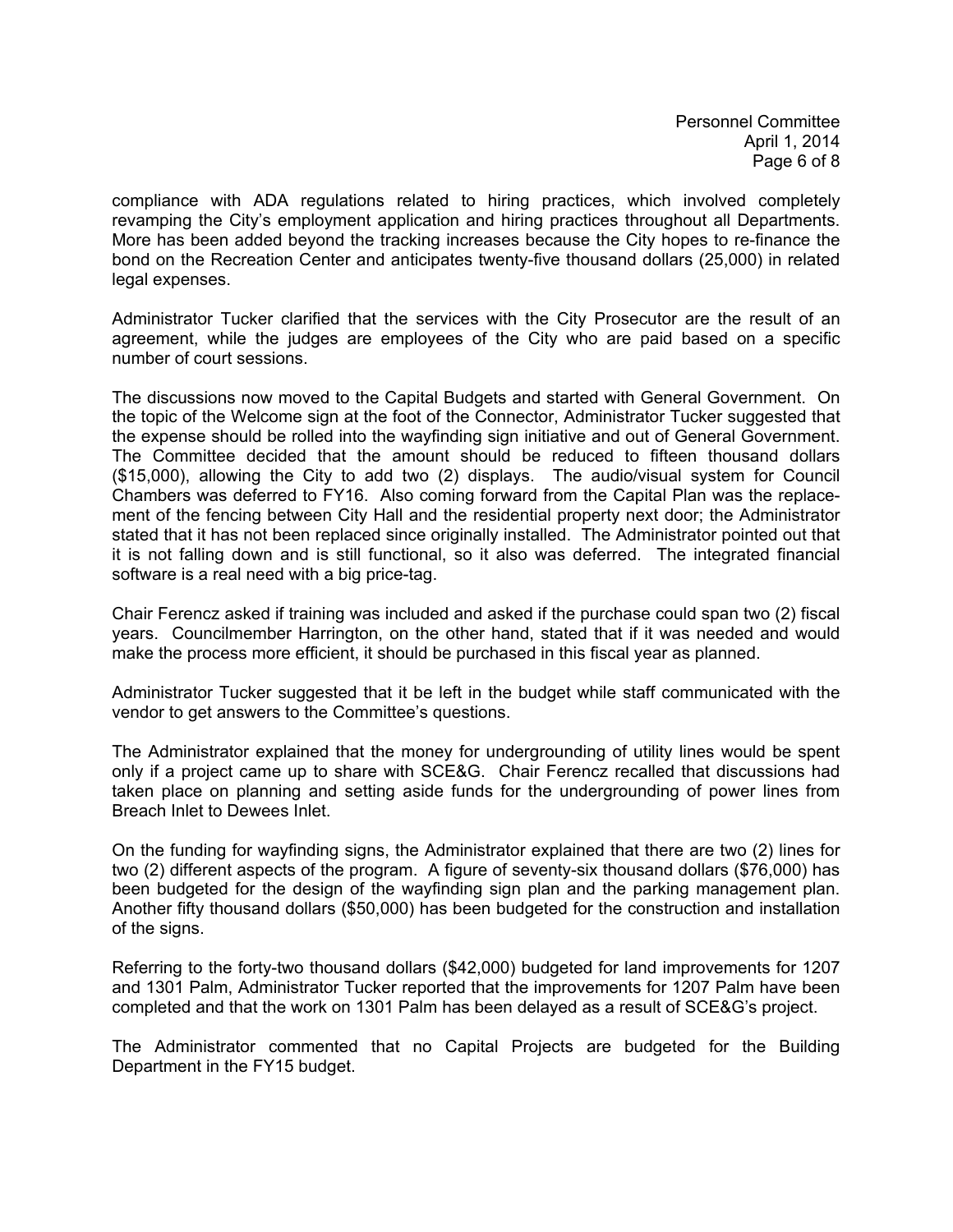In conclusion, Administrator Tucker urged the Committee to study the menu to make recommendations at Ways and Means.

# **B. Status of Gathering Wage Ranges for Other Local Governments**

The Administrator remarked that this project had taken longer than anticipated because no municipality has the same job description and expectations as the same position with the City; the assumptions used in compiling this comparison are detailed on page 1. The Committee agreed that they want more time to digest the information.

Chair Ferencz asked how many City employees are at the top of their pay range; the Administrator opined that it was six (6). She explained that, when an employee reaching the top of the pay range, he or she sees no increase from the merit increase despite the possibility of being a consistent high performer. The increase that they get is the CPI as of July 1. The Administrator indicated that she would anticipate recommendations a future meeting for positions that need to be increased.

# **C. Status of Staffing City-wide**

According to the Administrator, the status of staffing is as follows:

- the Recreation Department has no full-time positions open and has hired two (2) camp counselors;
- the Police Department has one (1) opening for a patrol officer and an Animal Control Officer; testing for a sergeant's position is in progress; and
- the Fire Department, the Public Works Department, the Building Department and General Government have no positions needing to be filled.

Councilmember Bettelli stated that something should be done at the April City Council Meeting to recognize John Keelan, the Animal Control Officer.

## **D. Consideration of City-wide Mechanic vs Contracted Service**

Chief Graham reported that she had requested fee schedules from several different shops, but they have not yet responded.

## **E. Update on Progress toward new City-wide Employee Evaluation Tool**

Administrator Tucker stated that she had no update on which to report.

The Chair thanked the Administrator for providing the Archer Study to her and said that she had read many of the job descriptions. She was pleased to see that performance indicators were at the end of each job description and that she plans to present the usable data at the next meeting.

## **5. New Business –** None